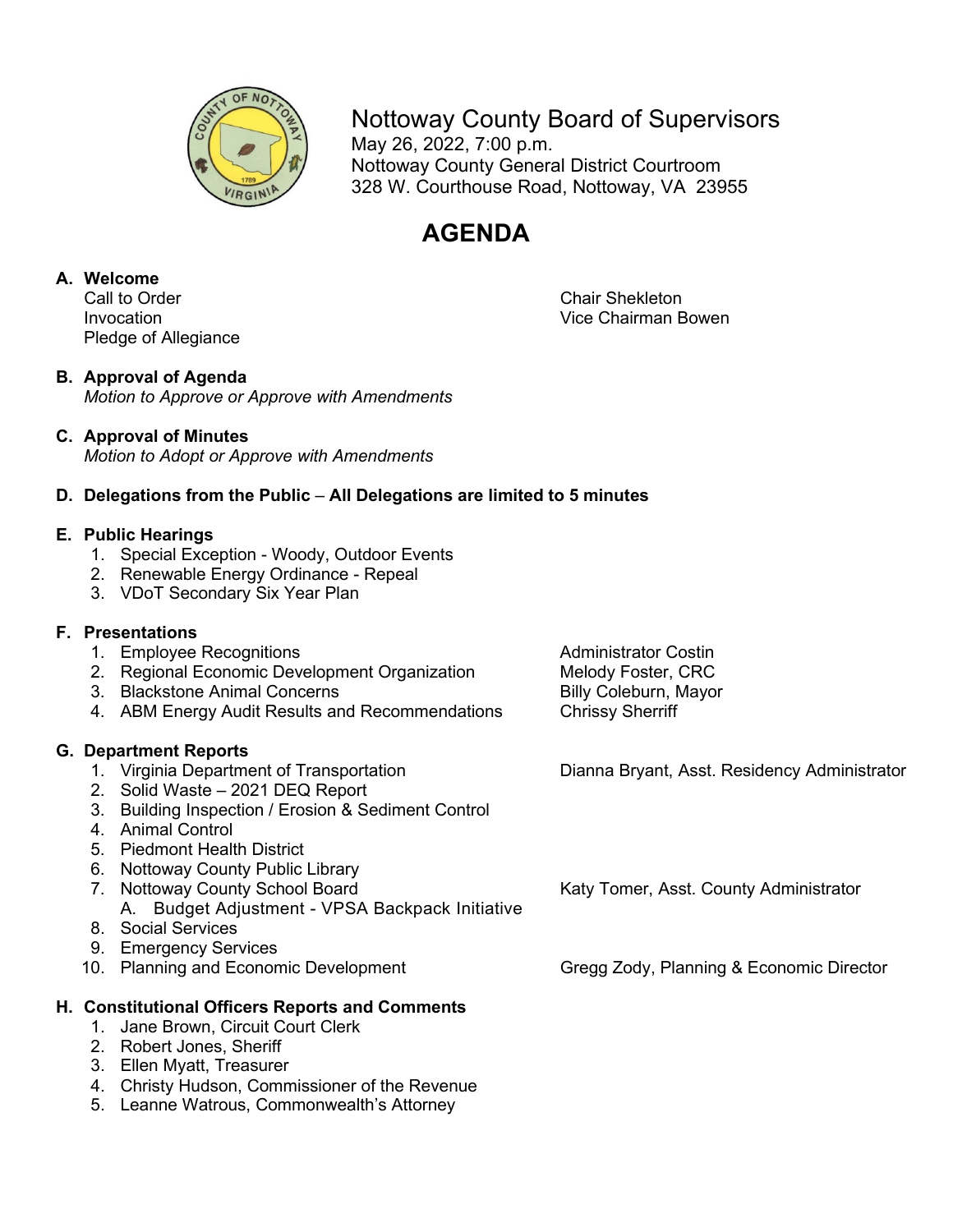#### **I. Unfinished Business**

- 1. Animal Shelter Update Machines Madam Chair Shekleton
- 2. Renewable Energy Ordinance Repeal and Replace Administrator Costin
- 
- 4. Broadband Agreement **Administrator Costin**
- 

#### **J. New Business**

*Motion to Accept Recommendations or Amend for Discussion of any Particular Item*

- 1. Re-appointment to DSS Board Administrator Costin
- 2. Appointment to Piedmont ASAP
- 3. Resolution Rescheduling or Continuing Meetings Administrator Costin

K. Consent Items **K.** Consent Items **K.** Consent Items

*Motion to Accept Recommendations or Amend Consent Agenda for Discussion of any Particular Item*

- 1. April Expenditures All Funds
- 2. Budget Adjustment Library **\$1,296.56**
- 3. Budget Adjustment Library **\$946.83**
- 4. Budget Adjustment Animal Control **69.600.00** \$2,500.00
- 5. Budget Adjustment Child Services Act  $$113,998.00$
- 6. Budget Adjustment Library **\$25,000.00**
- 7. Budget Adjustment Sheriff  $\frac{1}{2}$  sets and  $\frac{1}{2}$  sets and  $\frac{1}{2}$
- 8. Budget Adjustment Sheriff  $$12,175.00$
- 9. Budget Adjustment Building/Code Official  $$16,109.30$
- 10. Budget Adjustment Commonwealth's Attorney \$786.38
- 11. Budget Adjustment Sheriff  $$13,200.00$
- 12. Budget Adjustment Sheriff  $$367.50$
- 13. Erroneous Assessment Getting It Done Logging \$8,682.90
- 14. Erroneous Assessment Core Logic Tax Service \$843.36
- 15. Erroneous Assessment Mr. William Miller **15. Execute 15.51**<br>16. Budget Adjustment Sheriff 16. Budget 16. Budget Adjustment Sheriff 16. Budget 17.000
- 16. Budget Adjustment Sheriff
- 17. Disbursement Town of Blackstone \$200,000.00
- 18. Budget Adjustment Library **\$1,000.00**

#### **L. Correspondence/Information Items**

- 1. CRC Items of Interest
- 2. Draper Aden Associates/TRC Companies
- 3. Letter of Appreciation Southside SPCA
- 4. Sales Tax Receipts

#### **M. County Administrator Report**

#### **N. Comments from Members of the Board**

Vice Chairman Bowen Supervisor Roark Supervisor Simmons Supervisor Vaughn Madam Chair Shekleton

#### **O. Closed Session**

*Motion to Enter Closed Session*

I move that the Board of Supervisors of Nottoway County, Virginia adjourn into closed meeting pursuant to *Code of Virginia* §2.2–3711 (A)(3) Discussion or consideration of the acquisition of real property for a public purpose, or of the disposition of publicly held real property, where discussion in an open meeting would adversely affect the bargaining position or negotiating

3. Redistricting Administrator Costin 5. FY 2023 Budget **Administrator Costin**